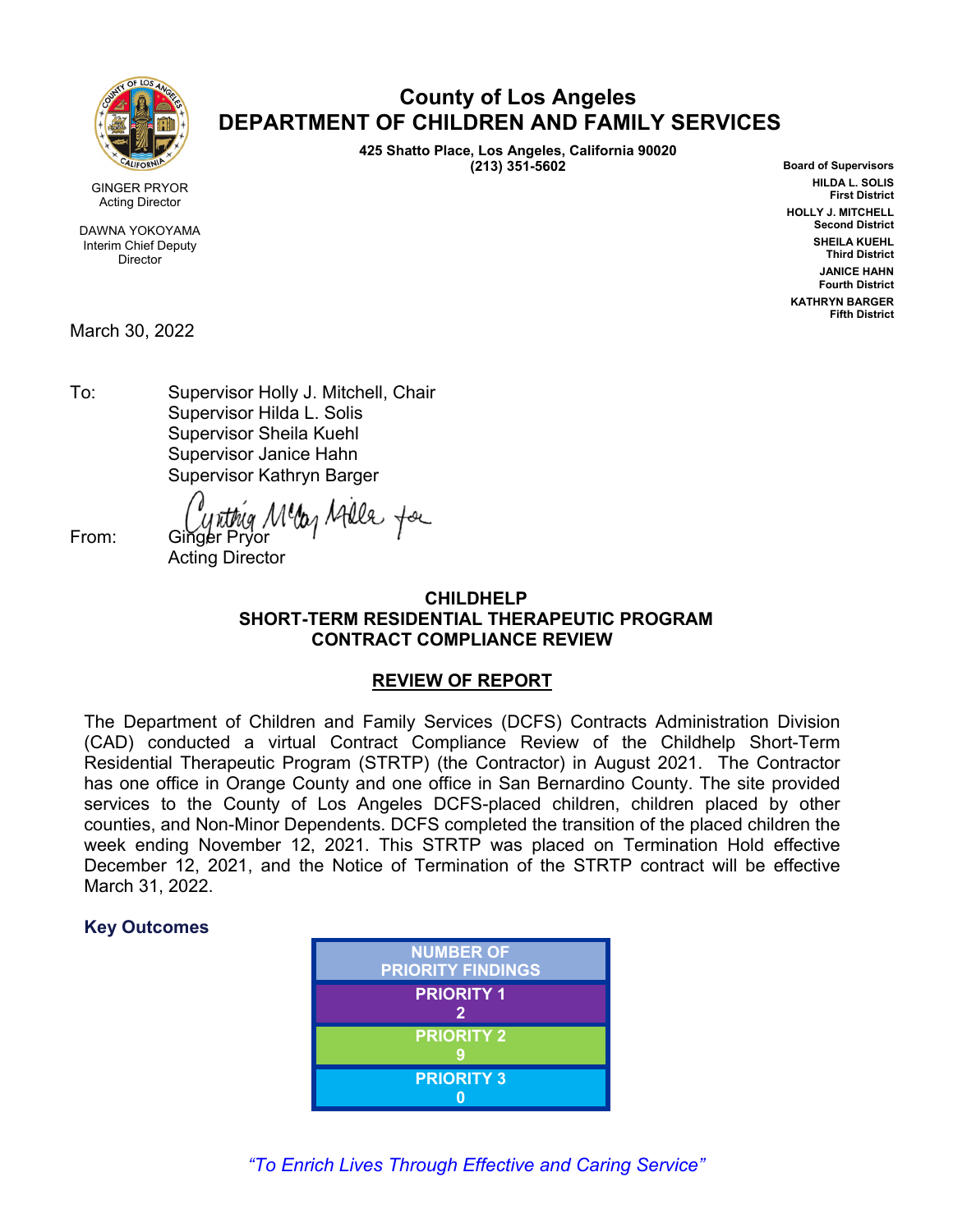Each Supervisor March 30, 2022 Page 2

CAD conducted a virtual Contract Compliance Assessment review of the Contractor's compliance within the following applicable areas: General Contract Requirements; Facility and Environment; Engagement and Teamwork; Needs and Services Plans; Permanency and Transition Services; Education and Independent Living Program Services; Health and Medical Needs; Personal Rights and Social/Emotional Well-Being; Personal Needs/Survival and Economic Well-Being; and Personnel Files.

The Contractor was in full compliance with 4 of 10 applicable areas of CAD's Contract Compliance Review: Facility and Environment; Health and Medical Needs; Personal Rights and Social/Emotional Well-Being; and Personal Needs/Survival and Economic Well-Being.

For the purpose of this review, four DCFS placed children were selected for the sample. CAD reviewed the files of the four selected children and virtually interviewed three children to assess the level of care and services they received, one child refused to be interviewed. An additional three discharged children files were also reviewed to assess the Contractor's compliance with permanency efforts.

CAD reviewed four staff files for compliance with Title 22 Regulations and County contract requirements. CAD also conducted telephonic interviews with staff. To assess the quality of care and supervision provided to the placed children and foster youth, DCFS also conducted virtual site visits.

CAD noted findings in the areas of:

Priority 1

- Personnel Files
	- o Personnel did not receive annual on-going training.
- General Contract Requirements
	- o Special Incident Reports (SIRs) were not adequately documented in the Needs and Services Plan (NSP); and SIRs were not properly cross-reported in the iTrack system.

Priority 2

- Engagement and Teamwork
	- o The child's Child and Family Team (CFT) members were not identified and documented in the NSPs.
	- $\circ$  The child's CFT meetings and collaboration were not documented and maintained.
	- $\circ$  The CFT notes did not document each adult participant's role in assisting children with each NSP goal.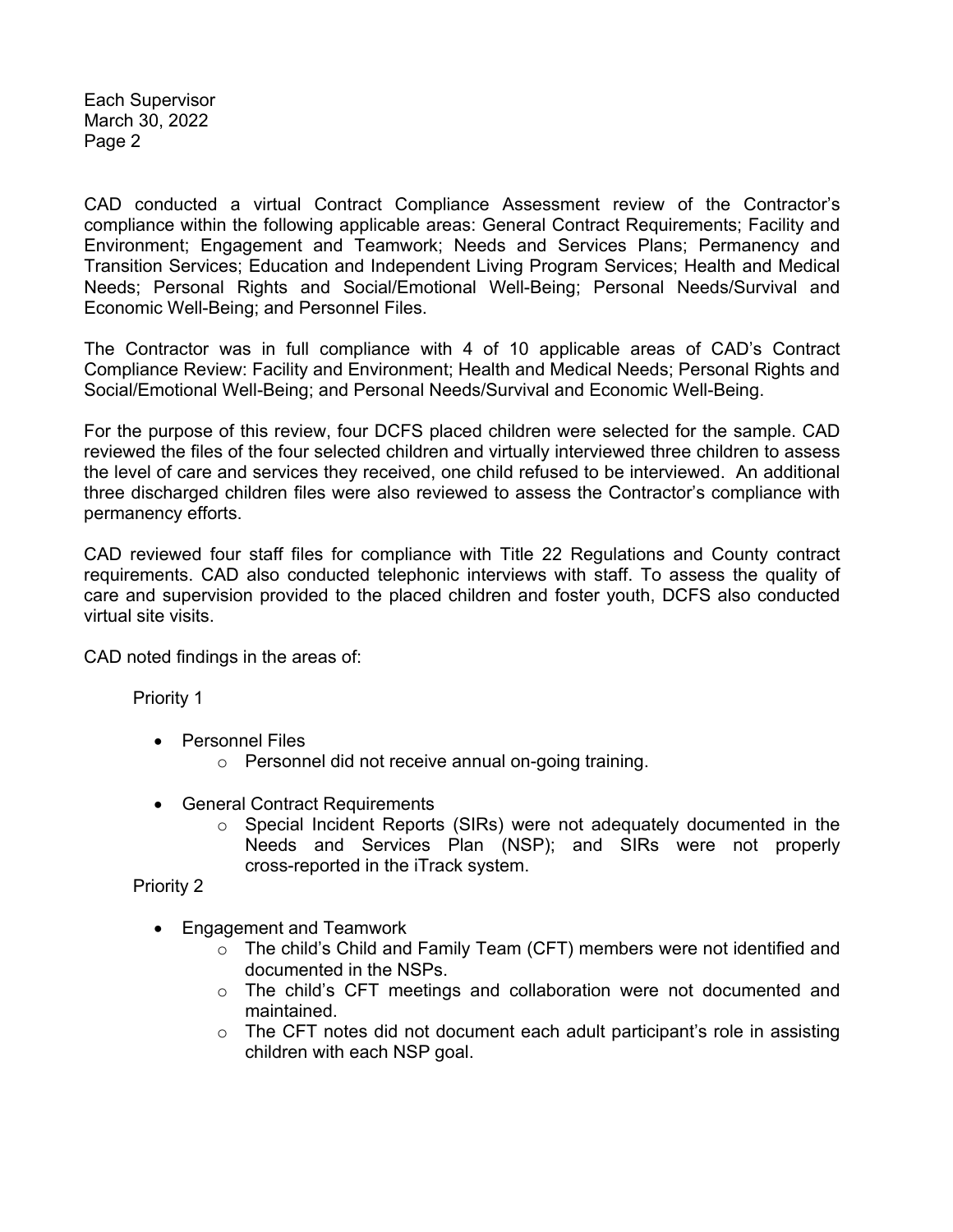Each Supervisor March 30, 2022 Page 3

- Needs and Services Plans (NSPs)
	- o NSPs were not comprehensive or accurate.
- Education and Independent Living Plan Services
	- o The children report cards/progress reports were not maintained in their files.
	- $\circ$  Collaborative efforts with educational rights holder to enroll the child in appropriate classes were not documented.
	- o Collaborative efforts with educational rights holder and the school district to provide the child with educational needs and support services were not documented.
- Permanency and Transition Services
	- $\circ$  The NSP permanency section did not document the child's case plan goals.
- Personnel Files
	- o Personnel did not receive an initial training and orientation.

On January 4, 2022, the Children Services Administrator teams from DCFS' CAD and the Out-of-Home Care Management Division held an exit conference with the Contractor's representatives.

DCFS has completed the transition of the placed children and placed this STRTP on a Termination Hold. On March 3, 2022, DCFS issued the Contract Termination Notice and a Corrective Action Plan was entered into the Contract Monitoring Reporting System by the STRTP to close out the review.

If you have any questions, your staff may contact me or Aldo Marin, Board Relations Manager at (213) 351-5530.

GP:KDR LTI:yw

#### **Attachments**

c: Fesia Davenport, Chief Executive Officer Arlene Barrera, Auditor-Controller Dr. Adolfo Gonzales, Chief Probation Officer Public Information Office Audit Committee Chris Ruble, Chief Program Officer, Childhelp Kellee Coleman, Regional Manager, Community Care Licensing Division Monique Marshall-Turner, Regional Manager, Community Care Licensing Division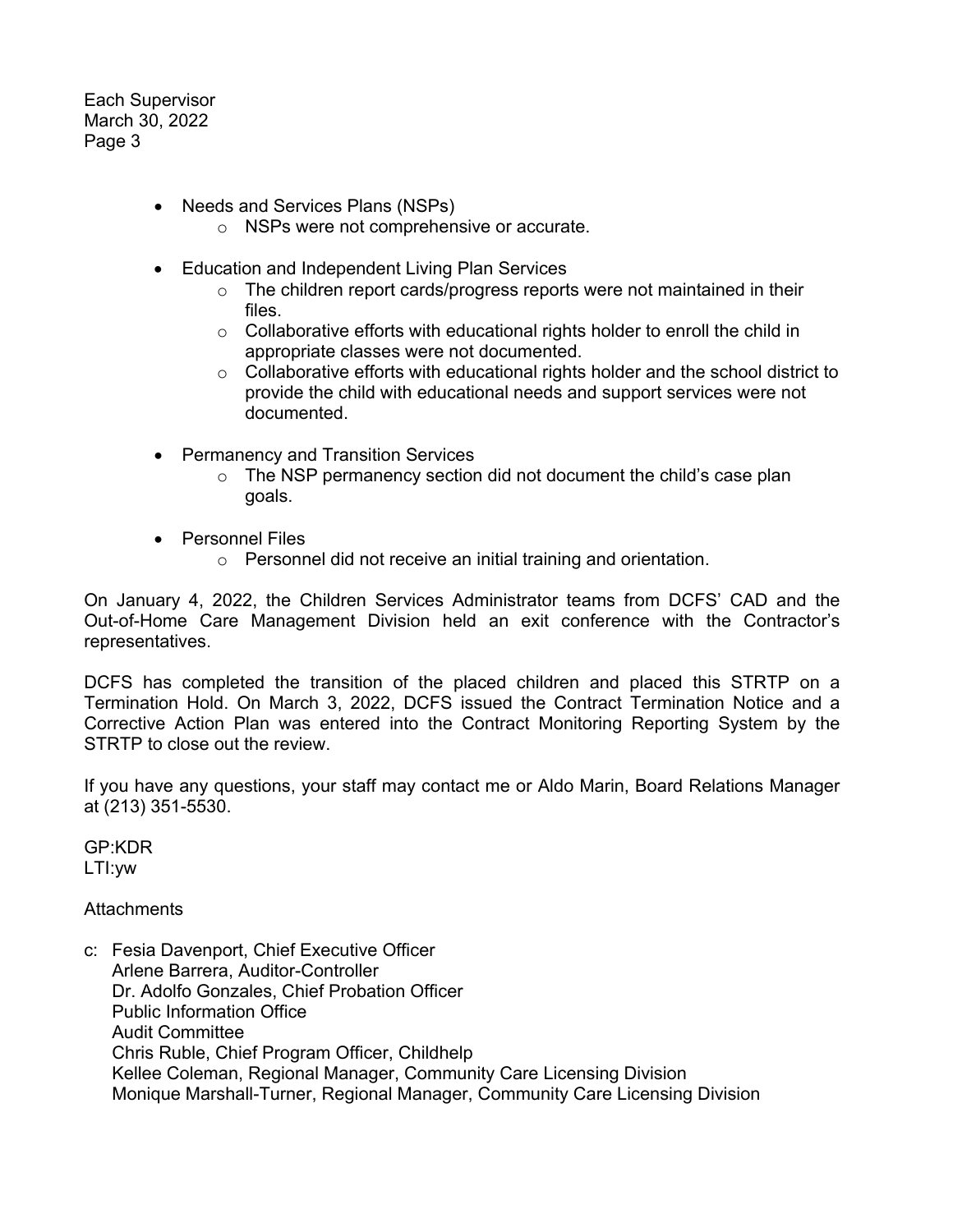# **GENERAL CONTRACT REQUIREMENTS**

5. Special Incident Reports (SIRs) are properly documented.

5.1 SIR Documentation is in the Needs and Services Plans (NSPs) [Master Contract §§19.2 & 19.6; ILS §87068.3(c)].

#### 1. Explain the Cause.

No consistency in how clinical managers approved reports and human error. There was minimal oversight in regards to SIR submission.

#### 2. Corrective Action Taken.

We have updated our NSP template to reflect significant events including SIRS to ensure they are included. Training for therapists will occur the week of 1/24/22. In addition, the clinical supervisor will ensure this is present when reviewing and signing NSPs. SIRs were reported to licensing and delegates via encrypted email. In the future, should a SIR need to be reported via I-Track they will be cross reported using the electronic system.

| Facility |  |
|----------|--|
| Site 717 |  |
| Site 717 |  |
| Site 717 |  |
| Site 717 |  |

5.2 SIRs were properly cross-reported in the I-Track System [ILS §87061(j); Master Contract, Exhibit A-VIII; SOW, Part B §10.4].

| Facility |  |
|----------|--|
| Site 717 |  |
| Site 717 |  |
| Site 717 |  |
| Site 717 |  |

#### 3. Explain what the Quality Assurance (QA) Plan is to maintain Compliance.

The NSP template has been updated to ensure the SIRs are documented correctly and in a timely manner in the NSPs. There is a new protocol regarding Itrack and SIR reporting process. The project manager is now responsible for these. In addition, the clinical supervisor will ensure this is present when reviewing and signing NSPs.

## **ENGAGEMENT AND TEAMWORK**

13. The child's CFT team members are identified and documented in the NSPs NEW [Title 22 §84268.3(c)(2)].



**LOS ANGELES COUNTY**

**CHILDHELP, INC. (STRTP)**



**Corrective Action Plan**

**2021**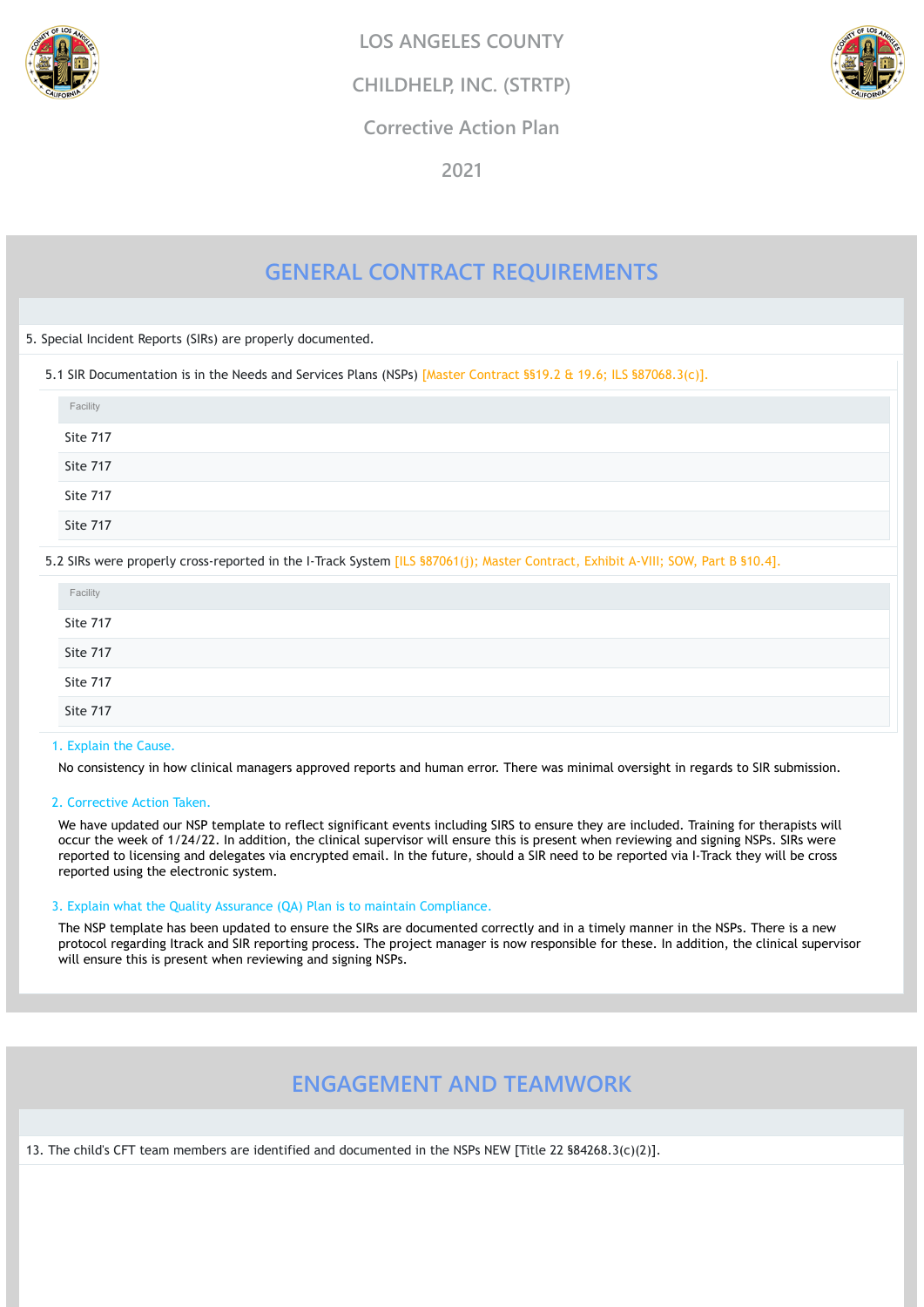#### Site 717

#### 1. Explain the Cause.

There was minimal oversight and no one designated to ensure this was completed properly.

#### 2. Corrective Action Taken.

Training to be provided to therapists the week of 1/24/22 regarding CFTM frequency, collaboration with external entities and reviewing goals.

#### 3. Explain what the Quality Assurance (QA) Plan is to maintain Compliance.

In addition, quality coordinator is now collecting CFTM notes and ensuring a mental health provider note is done and it consistent with the CFTM notes.

14. The child's CFT meetings & collaboration are documented and maintained.

#### Site 717

#### 1. Explain the Cause.

There was minimal oversight to ensure this was completed properly.

#### 2. Corrective Action Taken.

Training to be provided to therapists the week of 1/24/22 regarding CFTM frequency, collaboration with external entities and reviewing goals. In addition, quality coordinator is now collecting CFTM notes and ensuring a mental health provider note is done and it consistent with the CFTM notes.

#### 3. Explain what the Quality Assurance (QA) Plan is to maintain Compliance.

QA tracks the CFTMs and reviews them for continuity and reviews the mental health service connected with the meeting.

15. The CFT notes documented each adult participant's role in assisting children with each NSP goal NEW [Title 22 §84268.3(c)(3); ILS §87068.3(a) (3); SOW, Part C §19.10].

Site 717

#### 1. Explain the Cause.

Oversight of these reports was not consistent and was not provided by the former Clinical Director.

#### 2. Corrective Action Taken.

Training to be provided to therapists the week of 1/24/22 regarding CFTM frequency, collaboration with external entities and reviewing goals. In addition, quality coordinator is now collecting CFTM notes and ensuring a mental health provider note is done and it consistent with the CFTM notes.

#### 3. Explain what the Quality Assurance (QA) Plan is to maintain Compliance.

QA tracks the CFTMs and reviews them for continuity and reviews the mental health service connected with the meeting. QA will audit to ensure standard is met. In addition, the clinical supervisor will ensure this is present when reviewing and signing NSPs.

### **NEEDS AND SERVICES PLANS**

16. The NSPs were completed accurately and on time.

```
Facility
```
Facility

Facility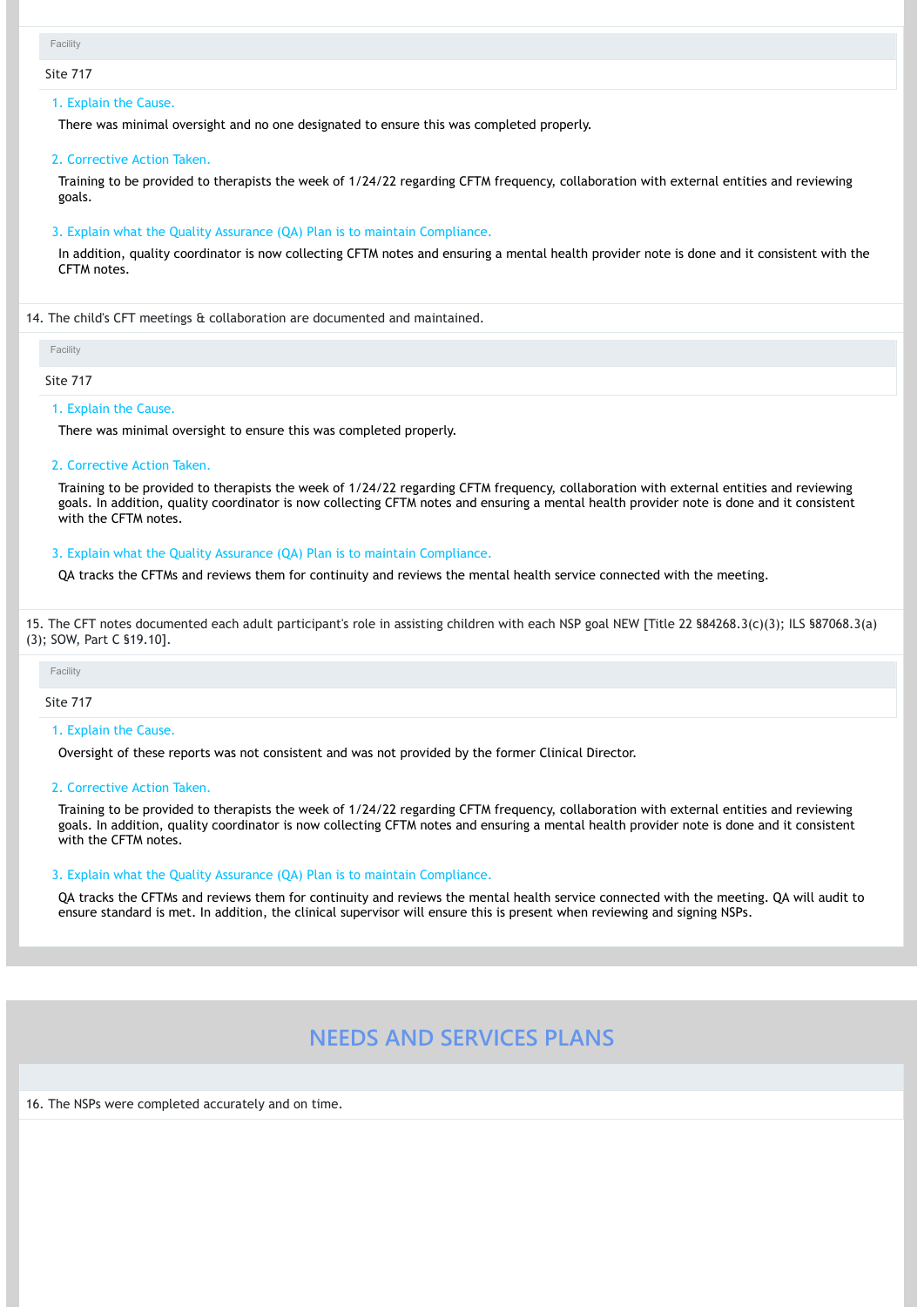#### 16.2 NSPs were comprehensive & accurate.[Title 22 §84268.3(c); SOW Part C §§19.2, & 19.6; ILS §§87068.22(c) & 87068.3(a)].

#### 1. Explain the Cause.

There was minimal oversight to ensure this was completed properly.

#### 2. Corrective Action Taken.

Training to be provided to therapists the week of 1/24/22 regarding NSP templates to include case plan goals and permanency plan are updated monthly. In addition, the clinical supervisor will ensure this is present when reviewing and signing NSPs.

3. Explain what the Quality Assurance (QA) Plan is to maintain Compliance.

QA and Clinical Director will partner to ensure standard is met through review of NSPs and chart audits.

# **PERMANENCY & TRANSITION SERVICES**

#### 20. The NSP Permanency section documented the child's case plan goals (i.e. concurrent plan, progress made, barriers).

| Facility |  |  |
|----------|--|--|
| Site 717 |  |  |
| Site 717 |  |  |
| Site 717 |  |  |

#### 1. Explain the Cause.

There was minimal oversight to ensure this was completed properly.

#### 2. Corrective Action Taken.

Training to be provided to therapists the week of 1/24/22 regarding NSP templates to include case plan goals and permanency plan are updated monthly. In addition, the clinical supervisor will ensure this is present when reviewing and signing NSPs.

| Facility |  |
|----------|--|
| Site 717 |  |
| Site 717 |  |

3. Explain what the Quality Assurance (QA) Plan is to maintain Compliance.

QA and Clinical Director will partner to ensure standard is met through review of NSPS and chart audits.

# **EDUCATION AND INDEPENDENT LIVING PROGRAM SERVICES**

29. The children's report cards/progress reports, and if applicable, current copies of IEPs are maintained in their files.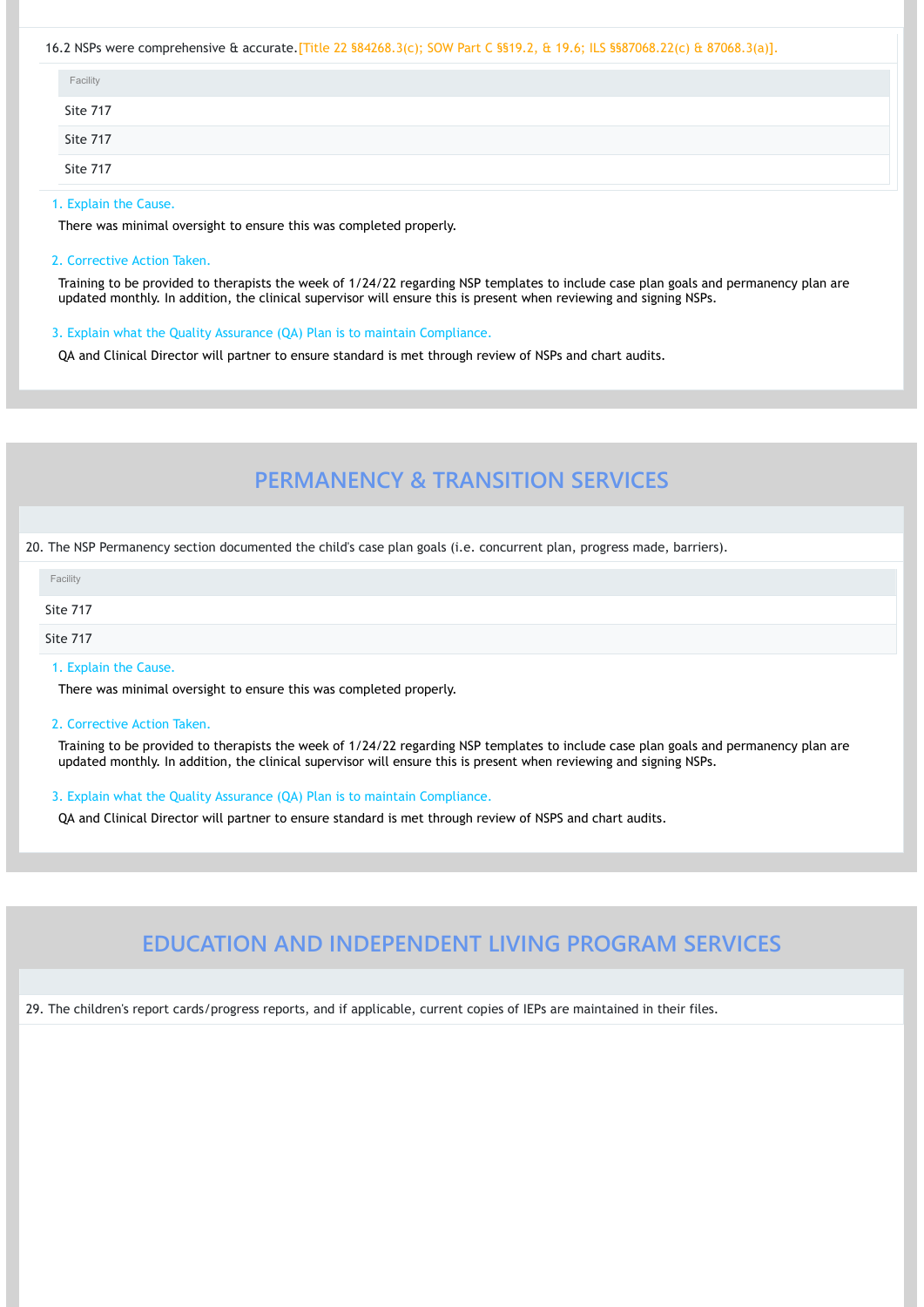Site 717

Site 717

#### 1. Explain the Cause.

Due to restructuring this task was never reassigned.

#### 2. Corrective Action Taken.

An administrative staff will log into the BUSD system to ensure education documentation is printed and filed.

#### 3. Explain what the Quality Assurance (QA) Plan is to maintain Compliance.

Residential Director will ensure there is consistent communication with the schools via the Cottage Managers. Clinical Director will ensure there is consistent communication with the schools via the Case Manager.

30. Collaborative efforts with the educational rights holder to enroll the child in appropriate classes are documented.

1. Explain the Cause.

Due to restructuring this task was never reassigned and no one was designated for this role.

31. Collaborative efforts with the educational rights holder & the school district to provide the child with educational needs & support services are documented.

#### 2. Corrective Action Taken.

If the educational rights holder is identified at intake, the intake coordinator will invite them to the school enrollment meeting and document these efforts in the record.

#### 3. Explain what the Quality Assurance (QA) Plan is to maintain Compliance.

The Residential Director and QA will audit charts on a quarterly basis to ensure compliance. Residential Director will ensure there is consistent communication with the schools via the Cottage Managers. Clinical Director will ensure there is consistent communication with the schools via the Case Manager.

| Facility |  |  |
|----------|--|--|
| Site 717 |  |  |
| Site 717 |  |  |

#### 1. Explain the Cause.

There was minimal oversight to ensure this was completed properly.

#### 2. Corrective Action Taken.

Routine Coordination with Ed Rights Holder and the school district regarding child's educational needs and support services and documented in the client record

| Facility |  |
|----------|--|
| Site 717 |  |
| Site 717 |  |

#### 3. Explain what the Quality Assurance (QA) Plan is to maintain Compliance.

The Residential Director and QA will audit charts on a quarterly basis to ensure compliance.

### **PERSONNEL FILES**

83.Personnel received initial training & orientation.

|  | acility |  |
|--|---------|--|
|  |         |  |